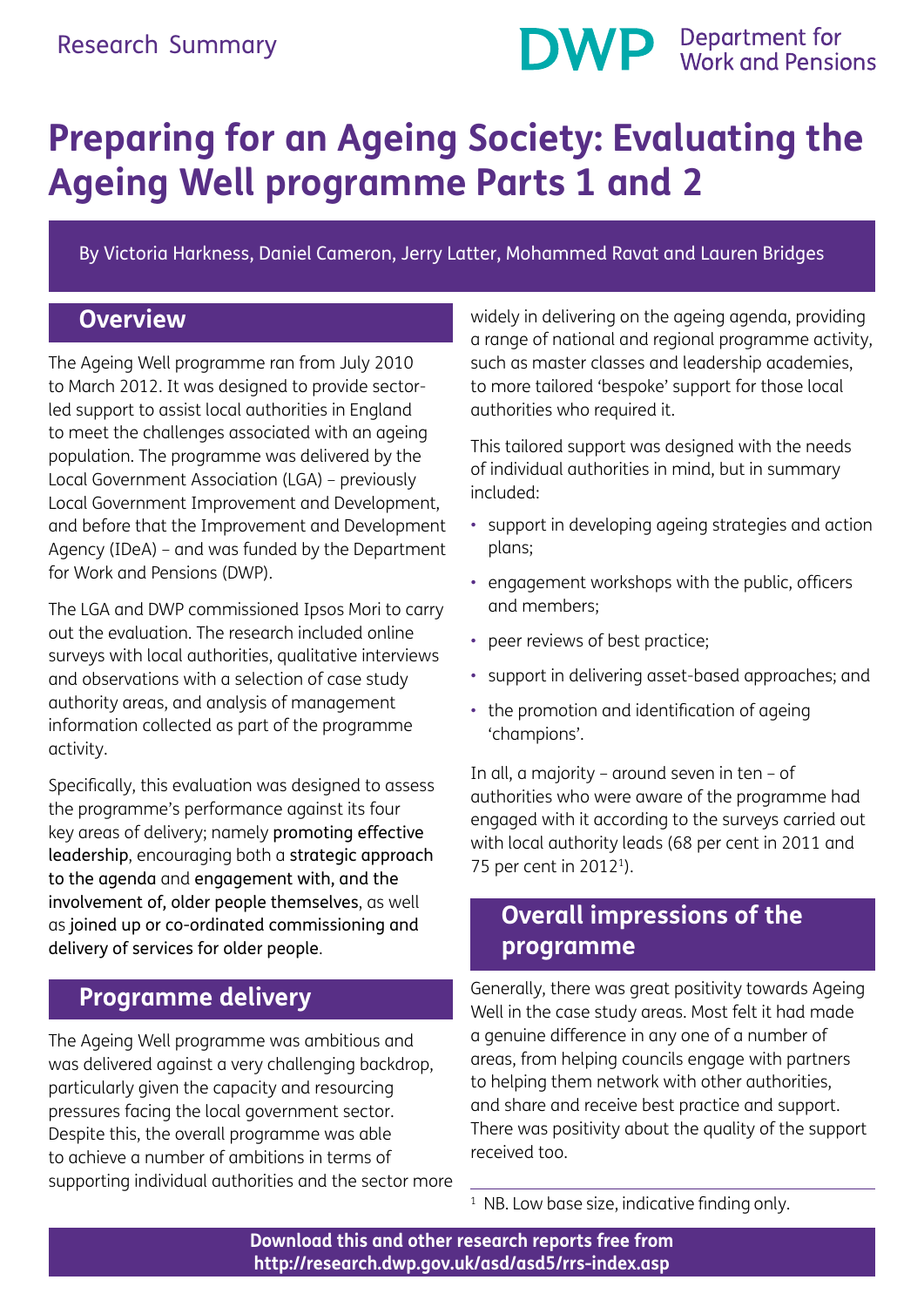*'Ageing Well provided a fresh pair of eyes and a regional and national context…it was refreshing to have someone from outside the county come in.'*

(Lead officer interview)

Nationwide, there was also agreement that the programme has been useful, with four in five respondents in both 2011 and 2012<sup>2</sup> agreeing that it has helped their authority to address the issues presented by an ageing society a great deal or a fair amount. Only one in five respondents involved in the programme said it had not helped very much. Specific positive feedback included the following:

- Case study respondents reported that the programme acted as the 'catalyst for change' that many authorities needed.
- Councils were positive that the programme was delivered free at point of delivery, especially given the current financial climate and the challenges some authorities were facing in allocating enough resources to the ageing agenda.
- They were positive about the role and involvement of the Regional Improvement Managers, who were deemed key to developing a suitably tailored approach and ensuring the work maintained momentum.
- The networking opportunities made available through the wider programme were seen as invaluable, as was the ability to draw on best practice from elsewhere and to learn from others.

Despite the generally positive sentiment towards the programme, there were some areas where it was felt things could have been better:

• The timeframe within which programme activity, particularly intensive support, had to be delivered was seen as too short by some. As well as the pressure on individuals, including lead officers, to deliver programme activity in such a small window, some also felt that the short timescale prohibited realistic and achievable improvements – or outcomes – over the longer-term.

- There was also some minor discontent about the council resources that were required as part of the programme, which had not necessarily been made clear at the start. Many lead officers found themselves having to give time above and beyond their 'core hours' to ensure the programme was successful. This is an important consideration when thinking about the value for money presented by such programmes.
- There was also some concern about the tailoring of the offer, particularly for one case study area, which felt that their bespoke support was pitched at a level that they had long ago reached, offering little new insight.

## **Meeting objectives**

Because of the short timeframe in which much of the programme activity was delivered, and the fact the research was carried out immediately after the programme came to an end, it is difficult to measure the impact of the programme against some of its original objectives, particularly in relation to improving outcomes for older people. What can be demonstrated through the evaluation though is that progress has been made, at least in part, against the four objectives around leadership, strategic approach, engagement of older people and joined-up/co-ordinated commissioning and delivery of services for older people. If the programme did not help participating authorities to fully deliver improved outcomes in their local area, it at least helped to set them on the right path.

Feedback from most case study areas suggests that, in the main, the support provided through Ageing Well has allowed their authority to make more progress in tackling age-related issues in their area than might have otherwise been the case without it. The research has demonstrated that the programme has helped, at least in part, to:

• raise the profile of ageing issues within councils and across departments, promoting understanding among elected members and senior officers as well as partners;

<sup>&</sup>lt;sup>2</sup> NB. Low base size, indicative finding only.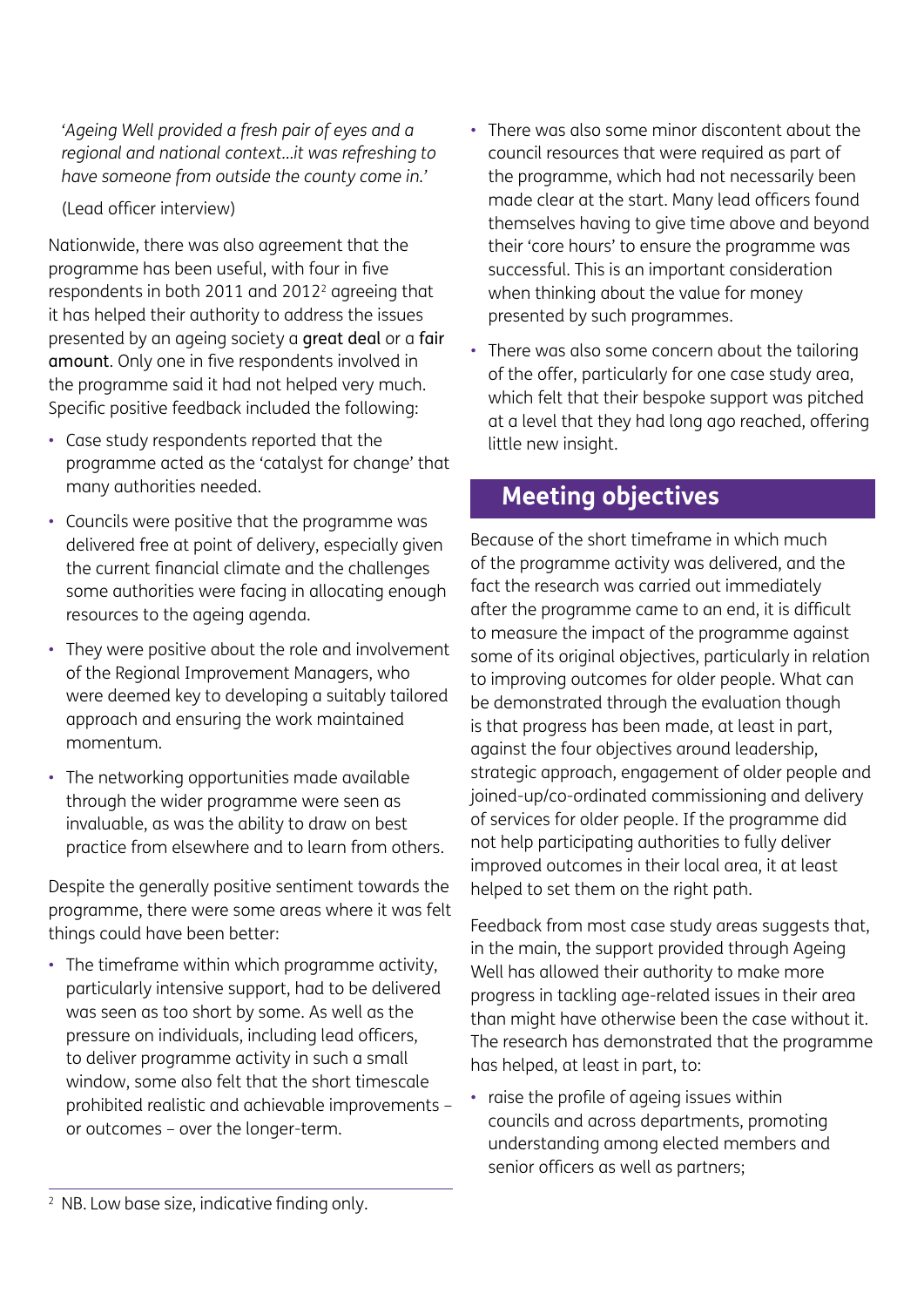- support lead officers in championing the ageing agenda within their area, acting as a catalyst for change and improvement;
- encourage the formation, development and buyin to an ageing strategy and the structures and processes that support it;
- ensure that local authorities' strategic approaches are informed by the needs and aspirations of older people;
- promote more integrated working between different parts of the council, between council officers and members, and between councils and their partners in the voluntary and health sectors; and
- support councils in broadening the approaches they take in relation to ageing issues, e.g. going beyond health and social care, and adopting more preventative approaches.

### **Lasting legacy and implications**

Generally speaking, participating authorities did feel there would be a legacy of the programme, at least in part, and there were some positive illustrations as to how this was starting to take shape. A key legacy was felt to be that it would encourage councils to take the issue of an ageing population more seriously and ensure that staff and financial resources were in place for the future. More specifically, the LGA has provided a number of legacy resources, available to the sector following the end of the programme, on its website.

For some, however, there remained concerns about the challenge in delivering their ageing strategy going forward, notably the degree to which it will genuinely lead to a cultural shift in terms of how ageing issues are viewed across the council and also in terms of the resource and effort required on their part, and the part of their colleagues, to deliver and keep it high on the agenda.

The evaluation shows that there are a number of lessons that can be learned from the programme:

- Being clear on individual roles, responsibilities and the likely resource commitment for councils and other stakeholders upfront.
- Ensuring networking opportunities exist at the national and regional level – sharing best practice and experiences with others appears to be an important aspect of a programme like this.
- Being flexible and adaptable, as is ensuring the programme is relevant and tailored to individual areas.
- Programme branding is also important being clear on the rationale behind the programme and who it is aimed at.
- The timing and the duration of the programme is also relevant. The Ageing Well programme was provided at an important and much needed time for authorities, but the relative short-term duration of the programme was of some concern – many lead officers felt pressured into ensuring delivery deadlines were met, or felt that programme activity was rushed.

Ultimately, many local authorities had little experience of this sort of sector-wide support, and the value it might offer, but the research demonstrates that programmes such as this have a valuable role to play in supporting some – not necessarily all – councils and their partners in preparing for an ageing society. They are arguably all the more pertinent at a time when local authorities have so many competing demands on their time and resources. A product that is offered free at the point of delivery and is adaptable and flexible to the changing needs of the sector is, for many, simply too good to refuse.

Most authorities are all too aware of the task that they face in preparing for the future, and the Ageing Well programme was never perceived as something that would provide a comprehensive solution to all the ageing issues they faced. But, those who took part in the programme generally felt it provided an important catalyst and impetus for helping to change attitudes and improve approaches to tackling ageing issues.